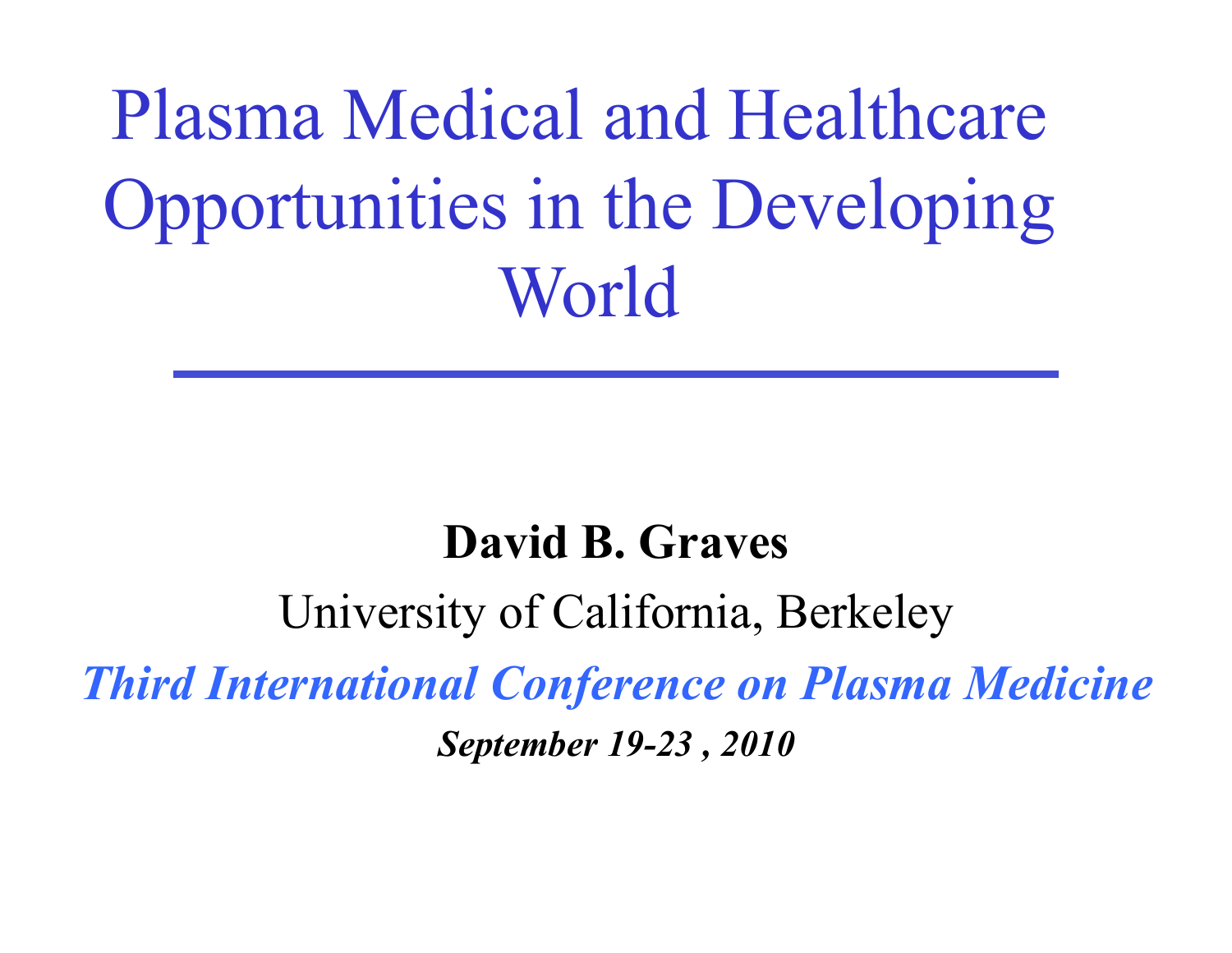# *Ambient Gas Plasma: A sustainable and viable tool for infection control in the developing world*

*Sustainable Products and Solutions Program Blum Center for Developing Economies at the University of California at Berkeley* 

*Yuki Sakiyama, UCB Matt Pavlovitch, UCB Zhi Chen, UCB Doug Clark, UCB Lee Riley, UCB Hiroshi Nikaido, UCB Vivek Sharma, UCB Santhi Hariprasad, UCB "Missing postdoc" UCB* 

*Greg Morfill, MPI Mark Kushner, U Michigan Greg Fridman, Drexel Gary Friedman, Drexel Others…*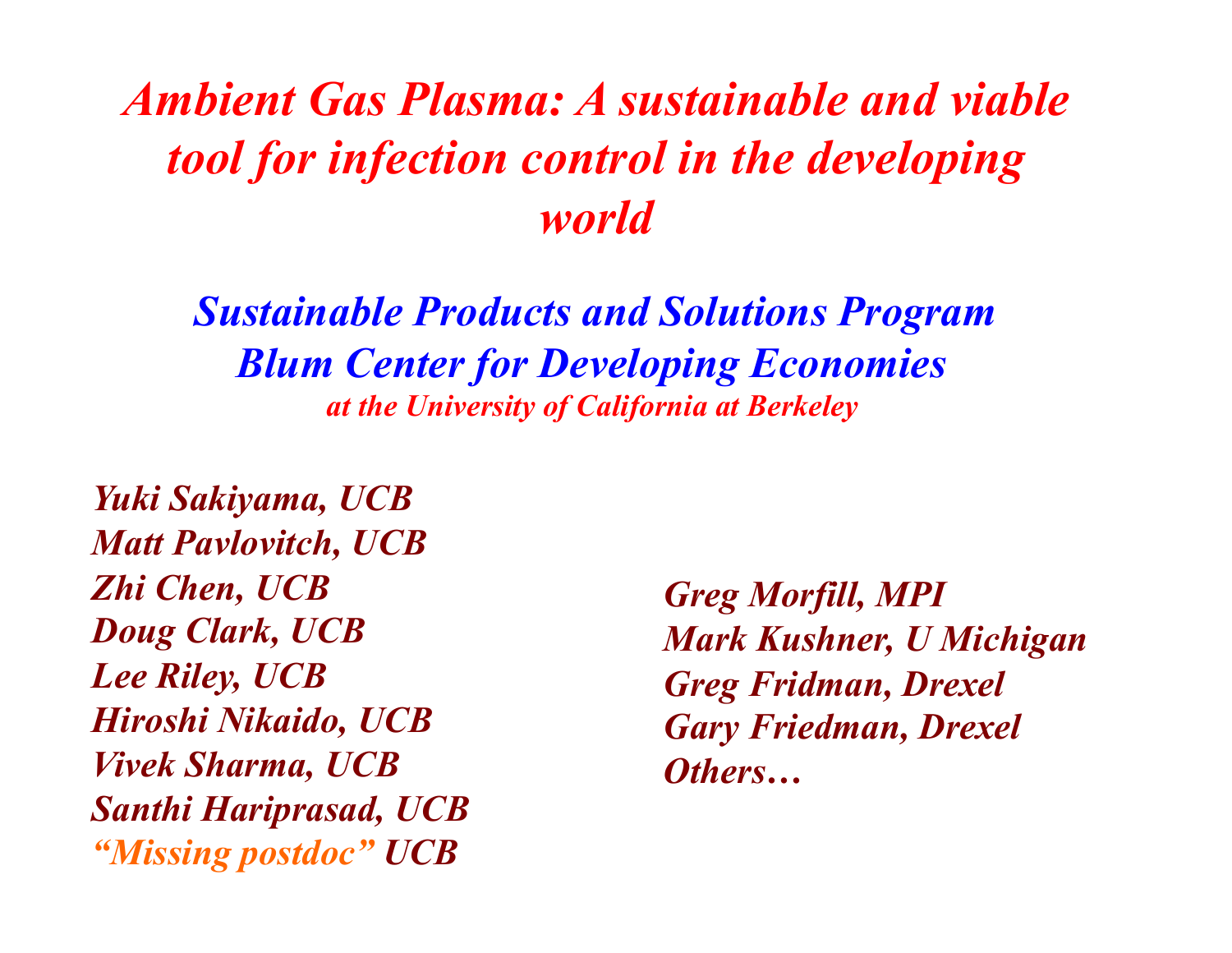### *One Major Thrust for Plasma Medicine: Infection Control*

- • **Global factors promoting spread of infectious disease**
- **Hospital-acquired infections**
- **Growing challenge of antimicrobial resistance**

**Special challenges of infection control in the developing world.** 

**Opportunity for plasma technology to have significant impact:** 

#### *CHEAP, SIMPLE, EFFECTIVE*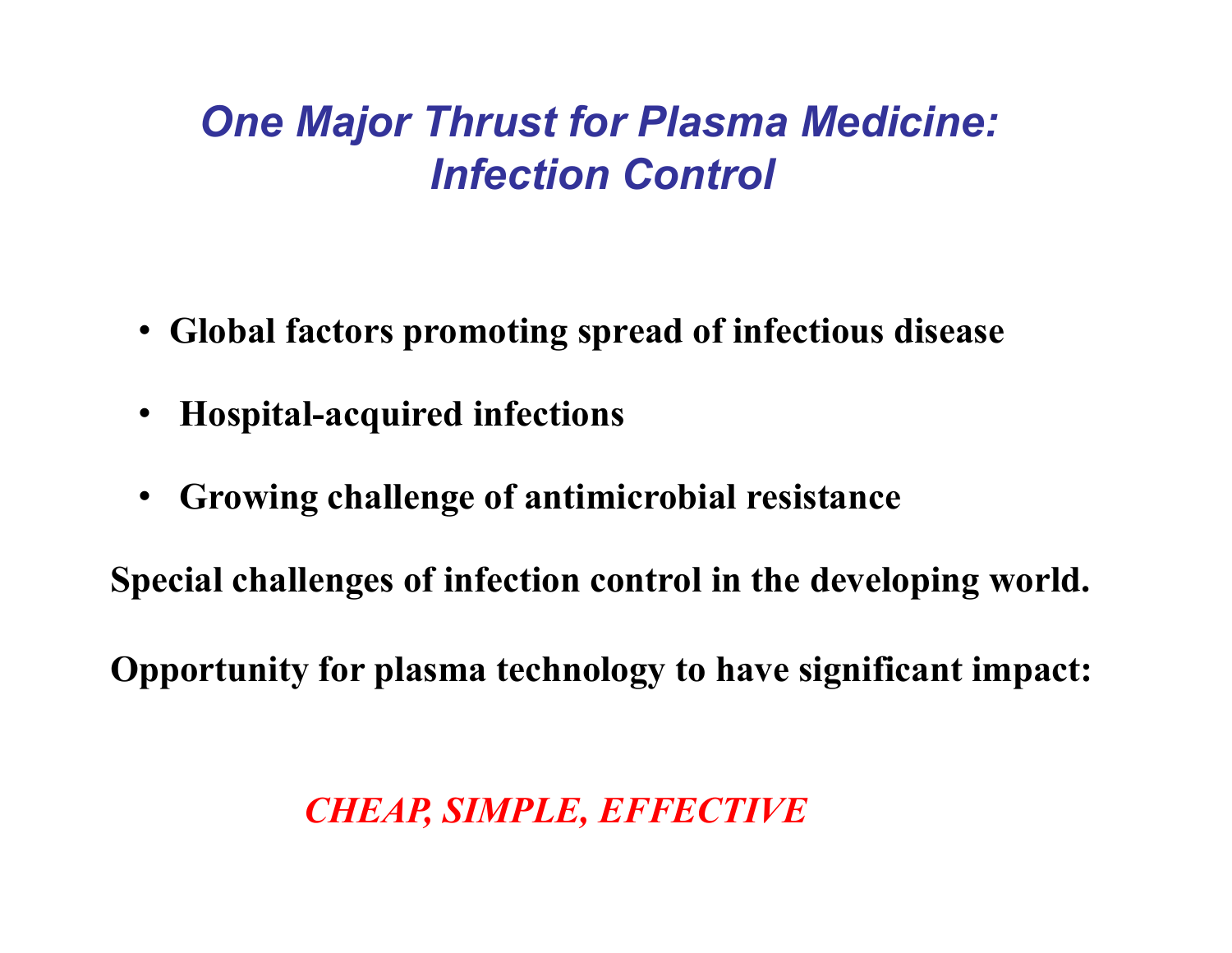# *Global* **Factors Promoting Spread of Infectious Disease**

- **globalization: rapid movement of people, food, microbes**
- • **explosive population growth, rise of large cities, coupled with poverty, urban migration and limited public health facilities**
- • **intensive/concentrated livestock industry**
- • **global climate change disrupting ecosystems**
- • **antimicrobial resistance: inexorable rise in number of resistant microbes limits use of traditional infection control (e.g. antibiotics)**
- • **emerging threat of bioterrorism**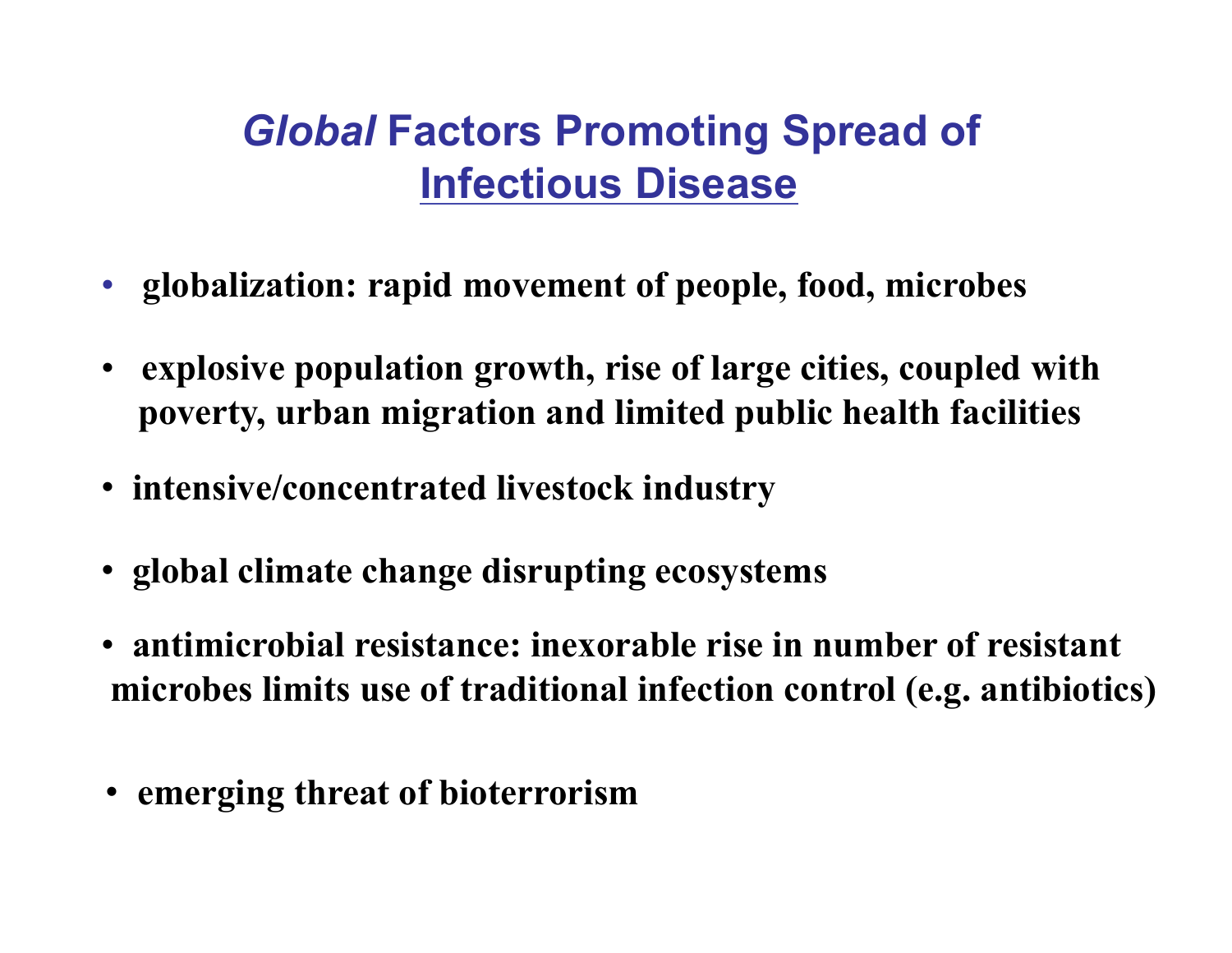# *Major Problem: Hospital-Acquired Infections: HAI, or 'Nosocomial' Infections*

**2002 in US: 1.7 million HAIs & 99,000 deaths** 

*Catheter-associated urinary tract infections***. CAUTI is a common** 

**nosocomial infection, with an estimated 1 million cases in the US** 

**each year.** 



**Routes of entry of pathogens to catheterized urinary tract** 

**Maki, et al, 2001**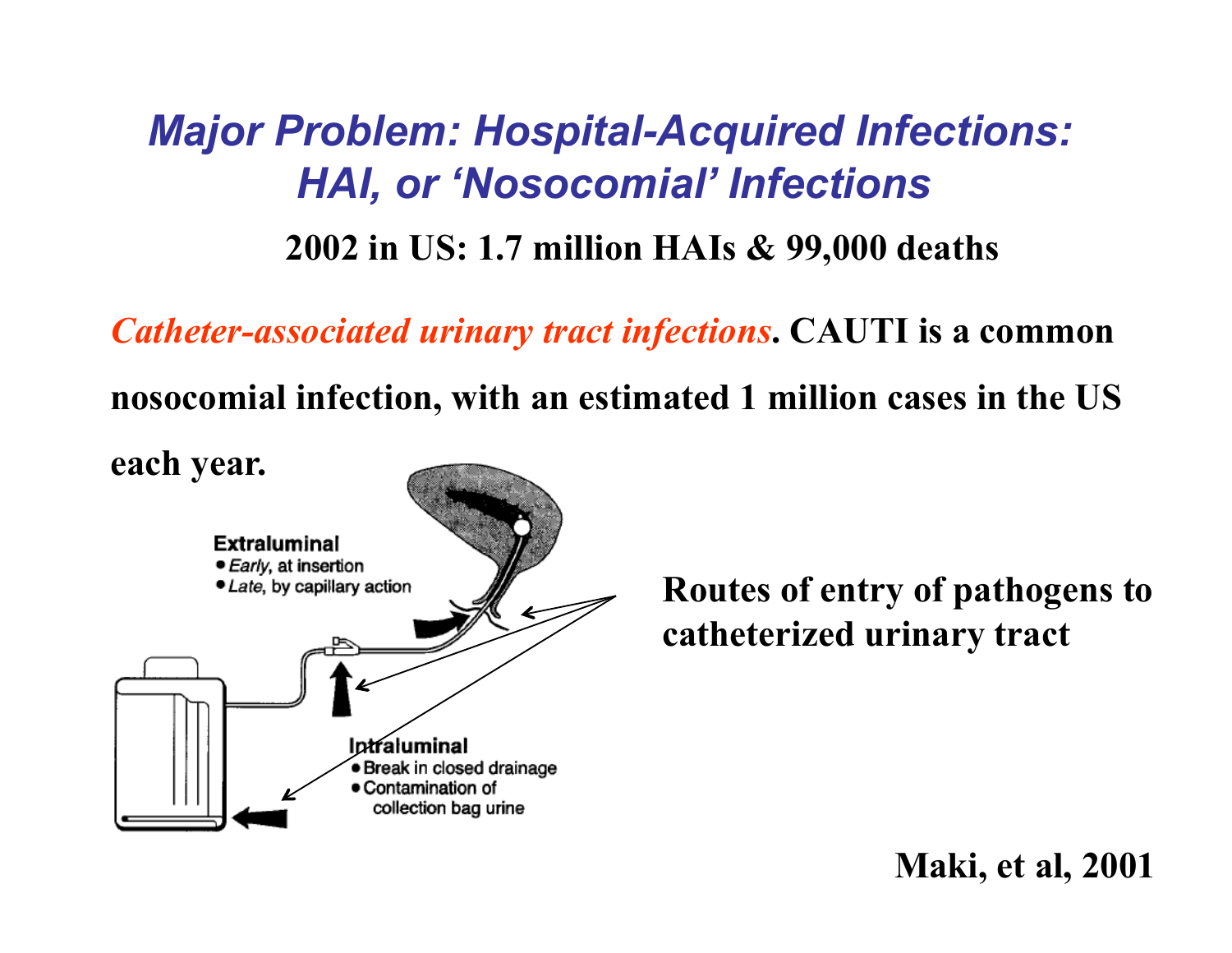# *Major Problem: Hospital-Acquired Infections: HAI, or 'Nosocomial' Infections* **2002 in US: 1.7 million HAIs & 99,000 deaths**

*Catheter-related bloodstream infections***. CRBSI occurs about 250,000 times per year in US hospitals.** 

*Surgical site infections***. This accounts for a significant number of HAIs.** 

*Ventilator-associated pneumonia* **(VAP). VAP is thought to occur on up to 25% of all people who are on mechanical ventilation for at least 48 hours. Of these, morbidity rates are among the highest of all forms of HAI.**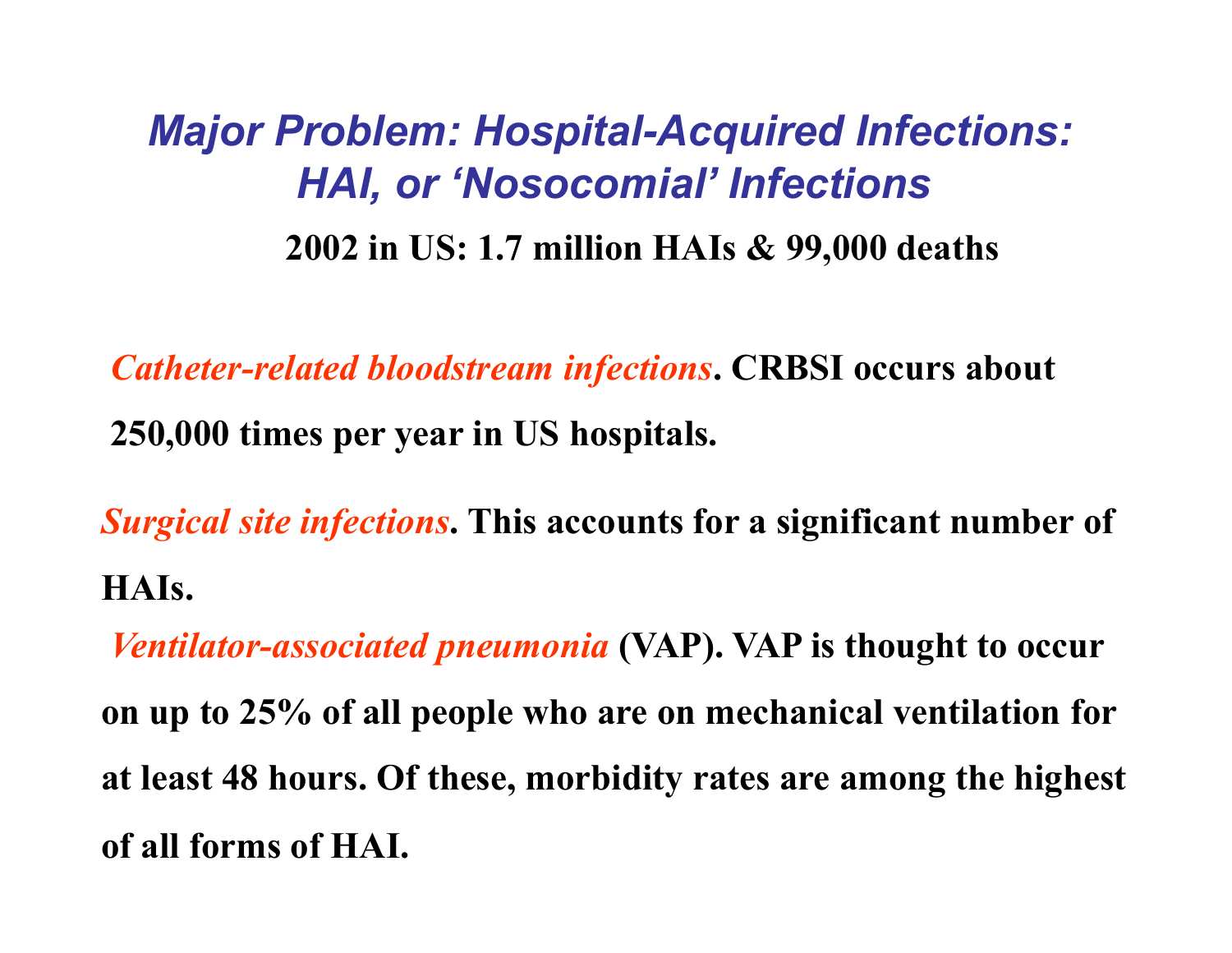• **Since 1940's, antibiotics substantially reduced threat of infectious diseases.** 

• **They have also contributed to the major gains in life expectancy experienced during the latter part of the 20th century.**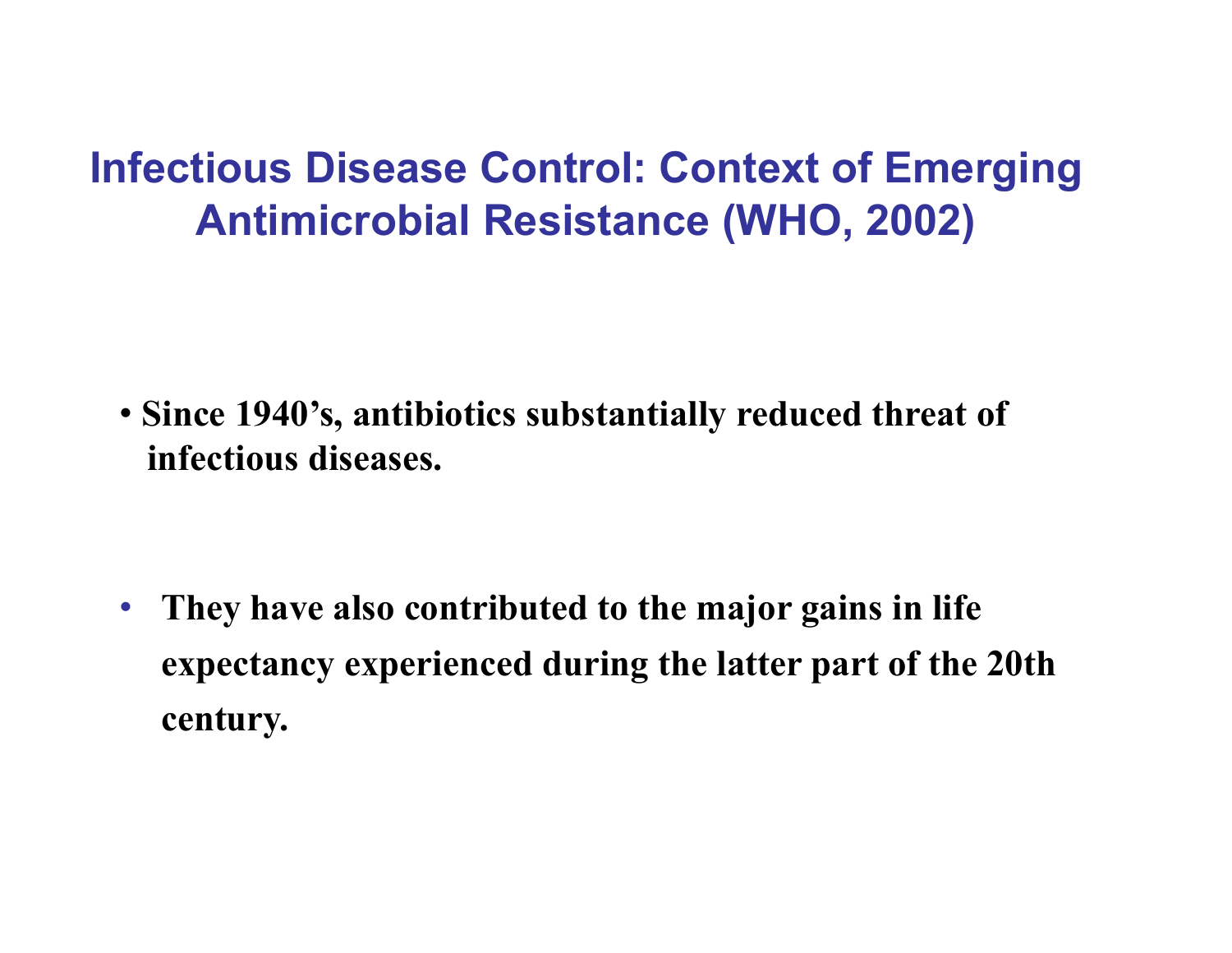- • **This progress is threatened by emergence and spread of microbes that are resistant to cheap and effective first-choice, or "first-line" drugs.**
- **Microbial resistance is most evident for: diarrheal diseases, respiratory tract infections, meningitis, sexually transmitted infections, and hospital-acquired infections.**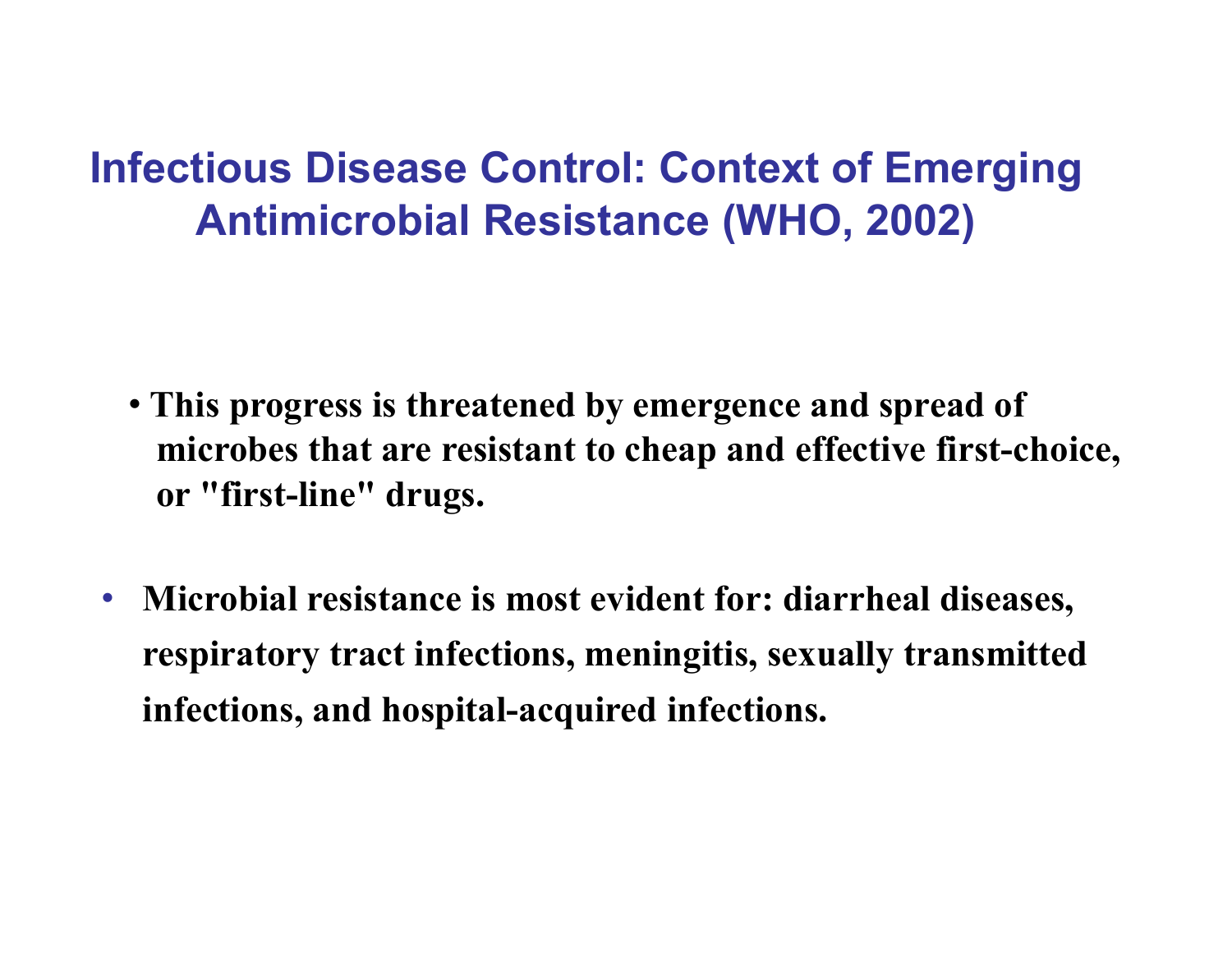- • **Resistance to first-line antimicrobials requires treatment with second- or third-line drugs: much more expensive and sometimes more toxic as well**
- **e.g., drugs needed to treat multidrug-resistant forms of tuberculosis are over 100 times more expensive than the firstline drugs used to treat non-resistant forms.**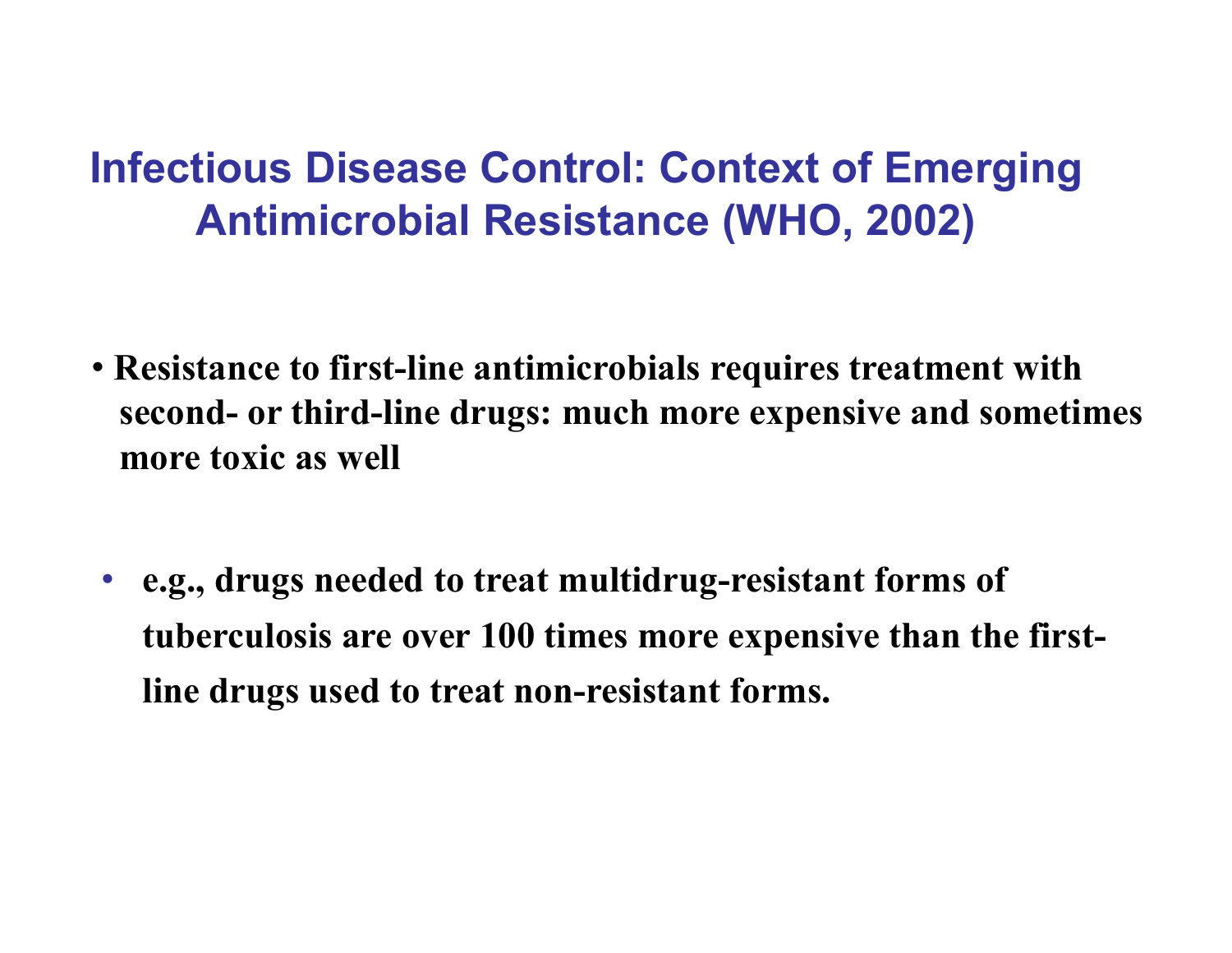- **In some diseases, resistance is developing for virtually all currently available drugs:** *a postantibiotic era may be coming!*

**But modern medicine** *relies on invasive procedures***, and antimicrobials are essential in current practice to avoid subsequent, often inevitable infections**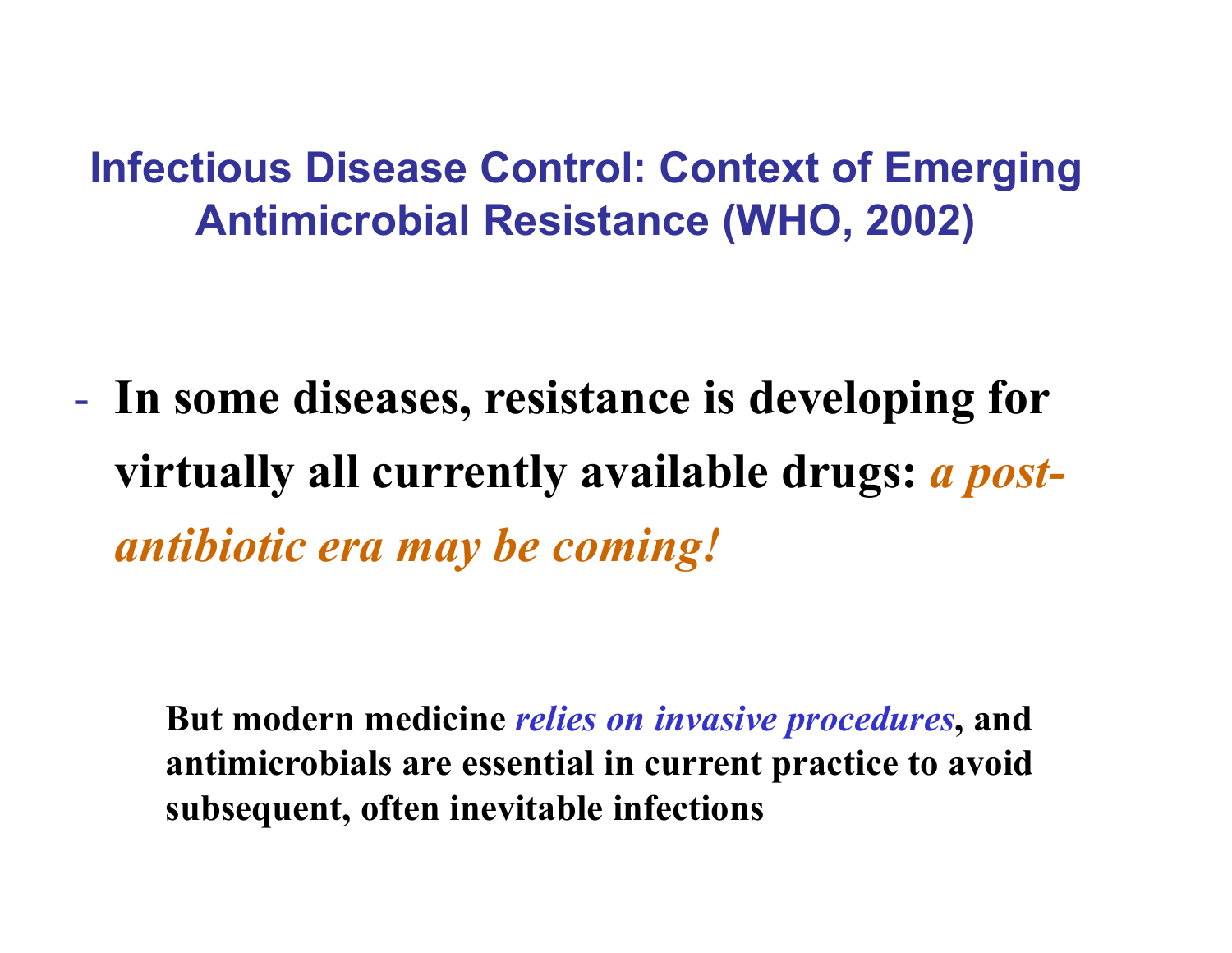# **Total Approved Antibacterials: US**



Spellberg, et. al., CID May 1 2004, Modified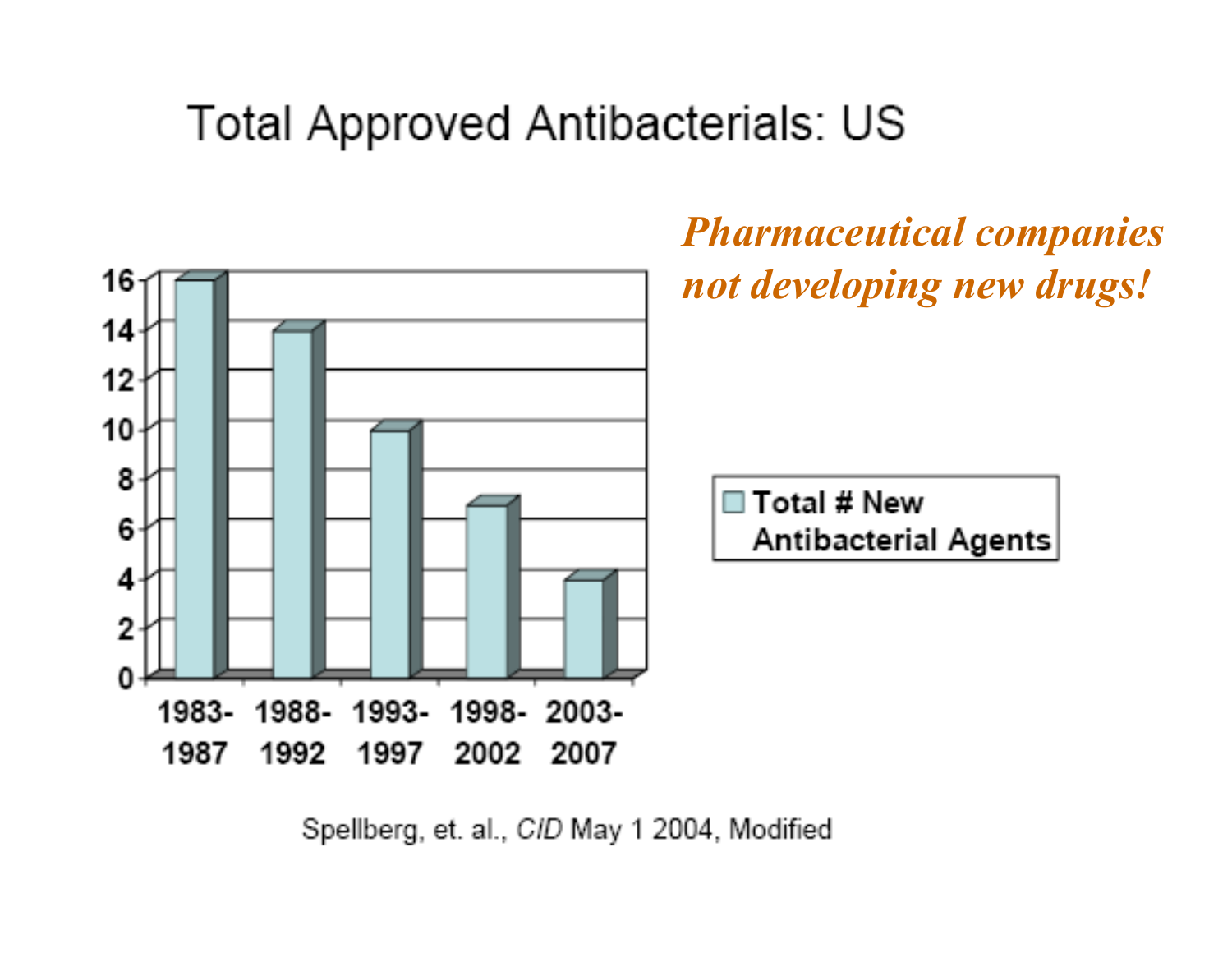#### **Elements of** *Plasma-Assisted Infection Control*

- **1. Plasma used to sterilize/disinfect environment** 
	- **air and/or aerosol-based microbes**
	- **water-based microbes**
	- **microbes on objects/surfaces ('fomites')**
- **2. Plasma used to sterilize/disinfect in/on devices** 
	- **medical device surface (e.g. surgical)**
	- **catheter extra-luminal or intra-luminal (e.g. vs. biofilm)**
	- **implant device sterilization**
- **3. Plasma on skin/wounds/burns or during invasive procedure** 
	- **hand hygiene; pre-/post-invasive procedure**
	- **coupled with immune system/wound repair**
	- *key role of reactive oxygen/nitrogen species ROS/RNS*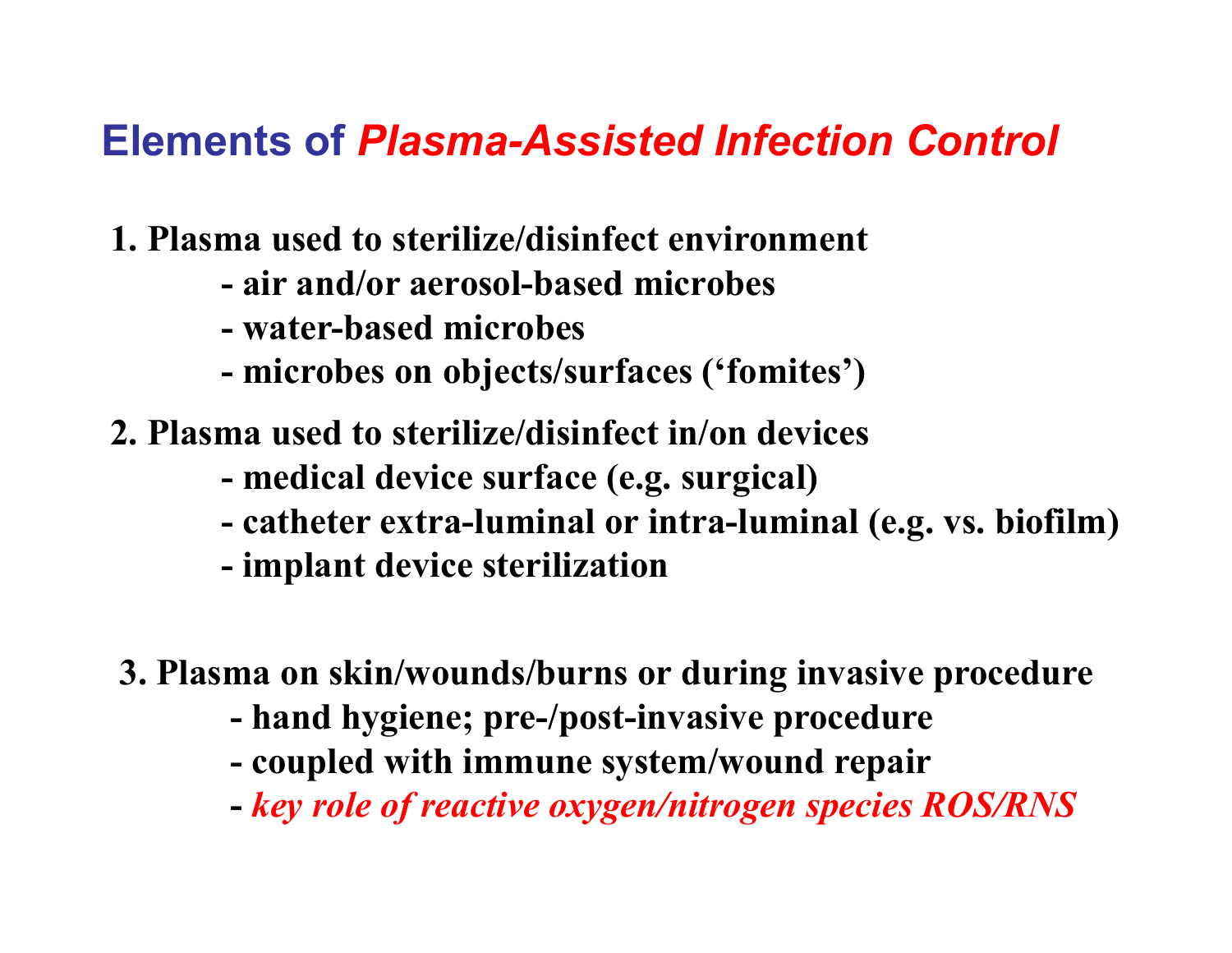# **Special Challenges of HAIs in LRCs**

*L. Raca, J. Hospital Infec, 2009; V. Rosenthal et al., AJIC, 2008*

- **12 million ID deaths occur globally: 95% in LRCs**
- **Infection rates in LRC hospitals ~ 3-5 times higher than in industrialized countries**
- **HAIs in 5-10% of admissions to acute care hospitals in industrialized countries, but in >40% of hospitalizations in developing countries in Asia, Latin America and Africa.**
- In ICUs of LRCs: 66% of admitted patients develop a HAI;  $\sim$ **25% of admitted patients in ICUs in industrialized countries develop HAI (w/25% mortality)**
- **VAP mortality rates ~ 16% to 94% in LRCs**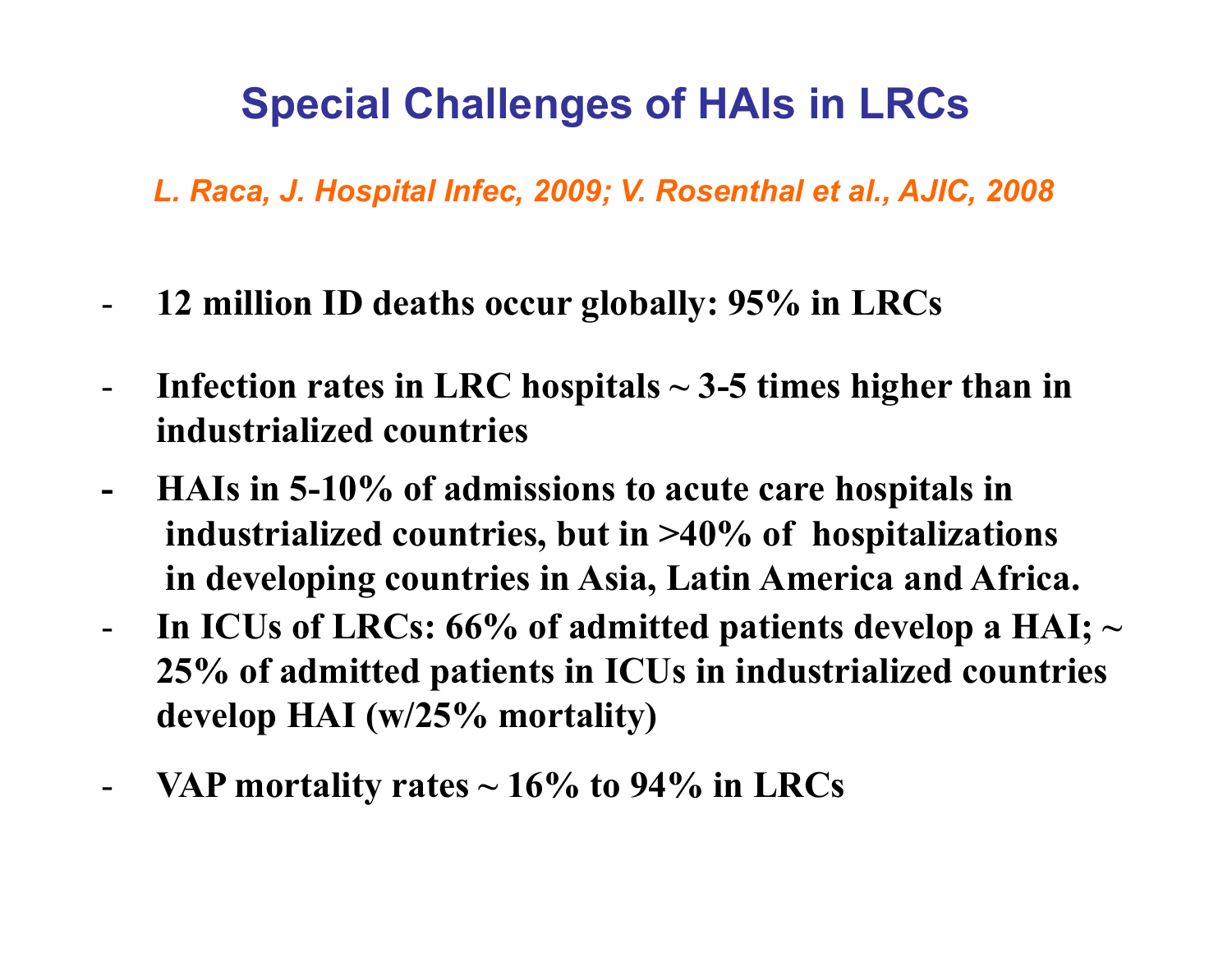# **Special Challenges of HAIs in LRCs**

*L. Raca, J. Hospital Infec, 2009; V. Rosenthal et al., AJIC, 2008*

-**Neonate mortality rates in LRCs 3-20 times higher than in developed countries** 

-**Estimated rates of re-used needles/syringes~ 2% - 70%**  -**Hepatitis B, C and HIV transmission rates increase significantly** 

-**Lack of supplies, overcrowding, understaffing all challenge LRCs** 

-**Patients in LRCs sometimes share beds and supplies** 

**- Antibacterial resistance even bigger problem in LRCs than in industrialized countries**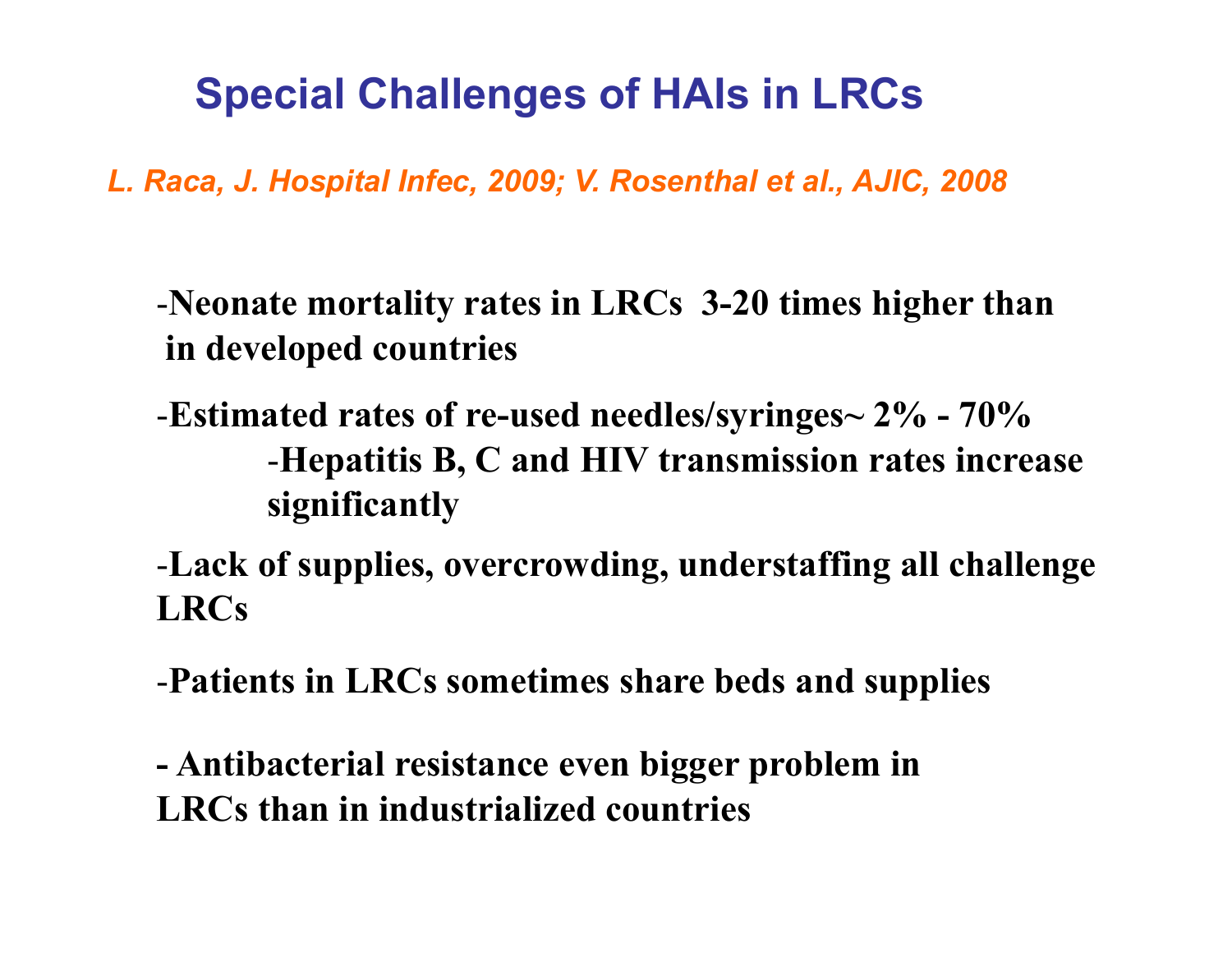### **"Poverty and infection in the developing world: Healthcare-related infections and infection control in the tropics"**

*P. Shears, J. Hospital Infec, 2007*

- **Poor building infrastructure**
- **Inadequate water supply**
- **Electricity for a few hours/day**
- **Patients lying on floors**
- **No resources for cleaning environment, beds or equipment**
- **Absence of soap**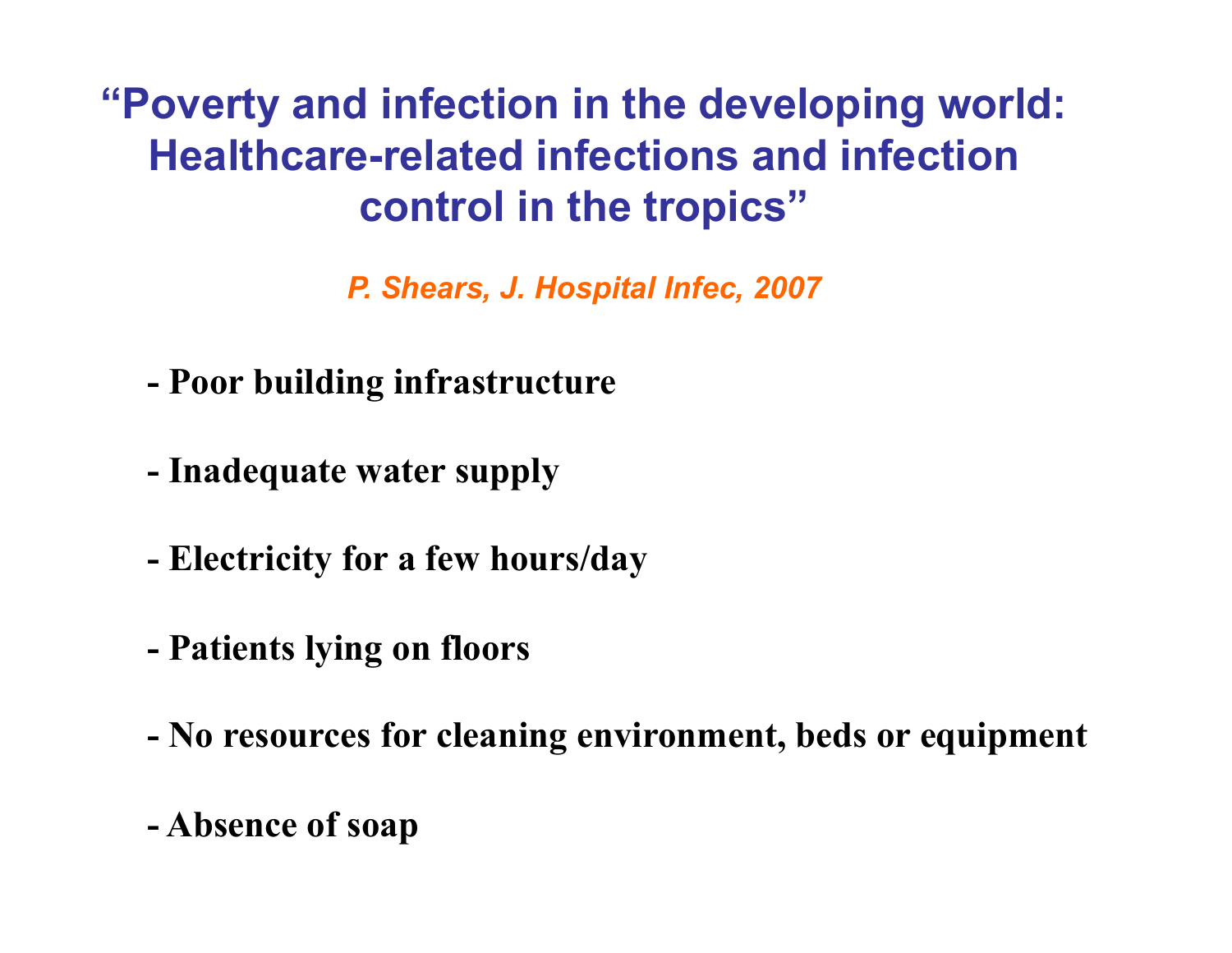### **Special Challenges of HAIs in LRCs**

#### *L. Raca, J. Hospital Infec, 2009*

| Table         | Overall<br>(HCAI) rates in facilities from developing countries <sup>5</sup> | healthcare-acquired      | infection         |
|---------------|------------------------------------------------------------------------------|--------------------------|-------------------|
| Country       | Type of study/<br>unit                                                       | HCAI Year<br>rate $(\%)$ | Author            |
| Argentina     | Multicentre<br>adult ICU                                                     | 27.0                     | 2003 Rosenthal    |
| Brazil        | Multicentre<br>adult ICU                                                     | 29.6                     | 2006 Salomao      |
| India         | Multicentre<br>adult ICU                                                     | 12.3                     | 2005 Mehta        |
| <b>Mexico</b> | Multicentre<br>adult ICU                                                     | 24.4                     | 2006 Ramirez      |
|               | Saudi Arabia Newborn ICU                                                     | 35.8                     | 2002 Al-Ghamdi    |
| Tanzania      | Adult medical<br>icu                                                         | 40.0                     | 2003 Gosling      |
| Kosova        | <b>Adult ICU</b>                                                             | 68.7                     | 2006 Spahija      |
| <b>Turkey</b> | <b>Neurology ICU</b>                                                         | 88.9                     | <b>2005 Cevik</b> |
|               |                                                                              |                          |                   |

ICU, intensive care unit.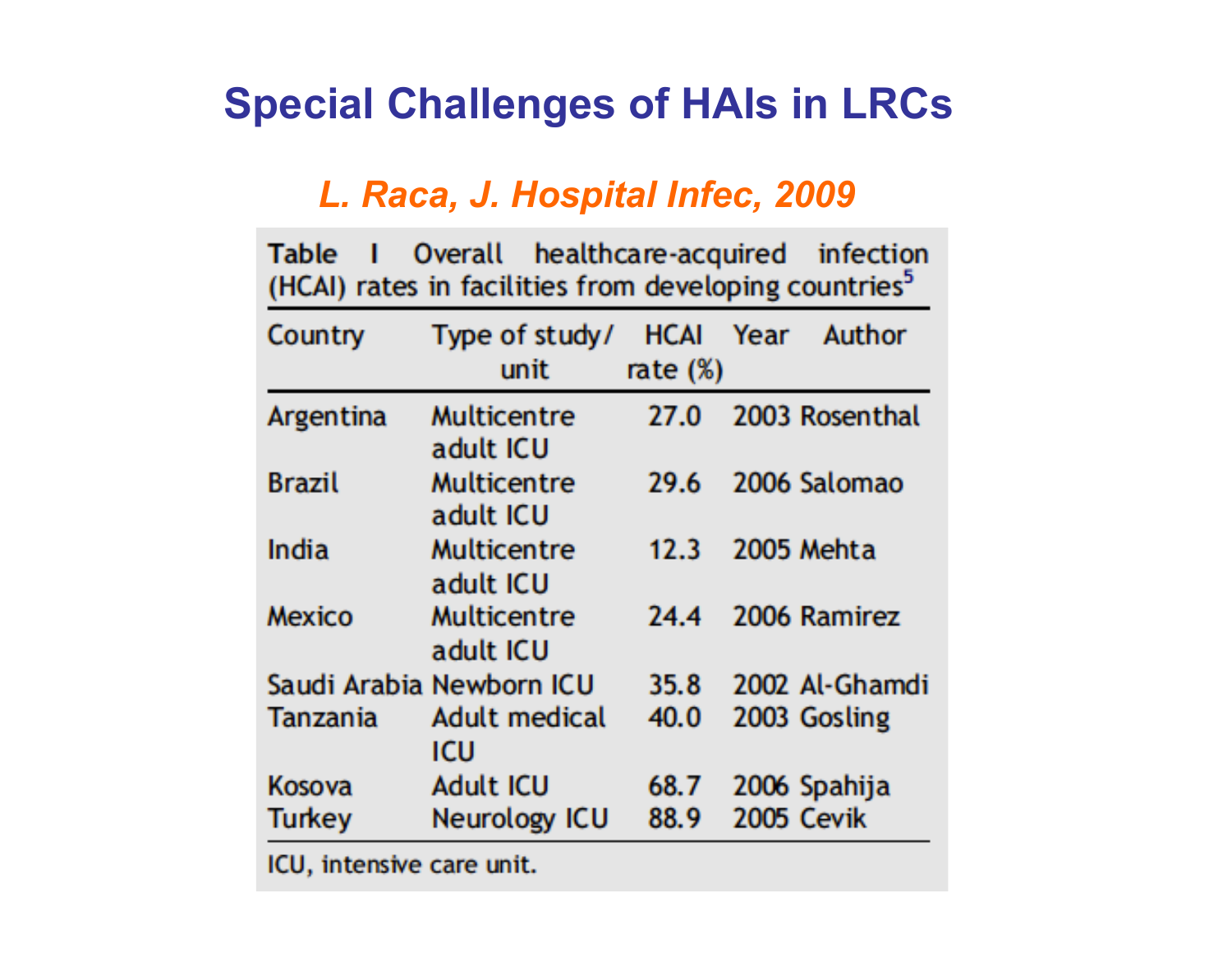# *Plasma Device Proposed: Handheld Air DBD*

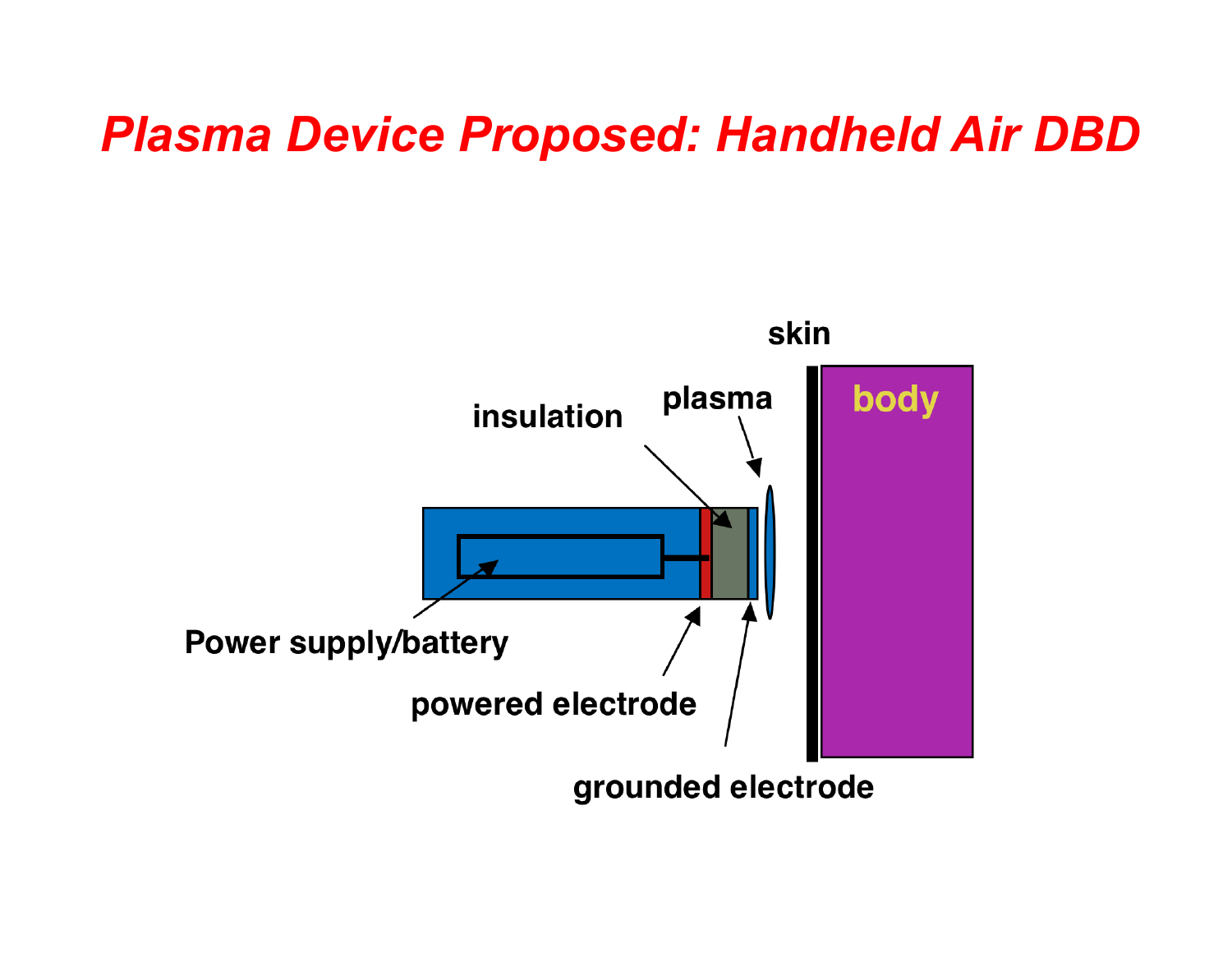#### **Advantages of Plasma-Based Devices for LRCs?**

**Devices are inexpensive, simple to employ, and use little electricity.** 

**Obvious applications include catheter/surgical site incision wound disinfection/sterilization/antisepsis, including dental care; - wound** *healing* **and other uses a bonus** 

**Device manufacture/repair in LRCs appear feasible.** 

*Also, advantages in emergencies or natural disasters where secondary infection control is difficult due to lack of supplies*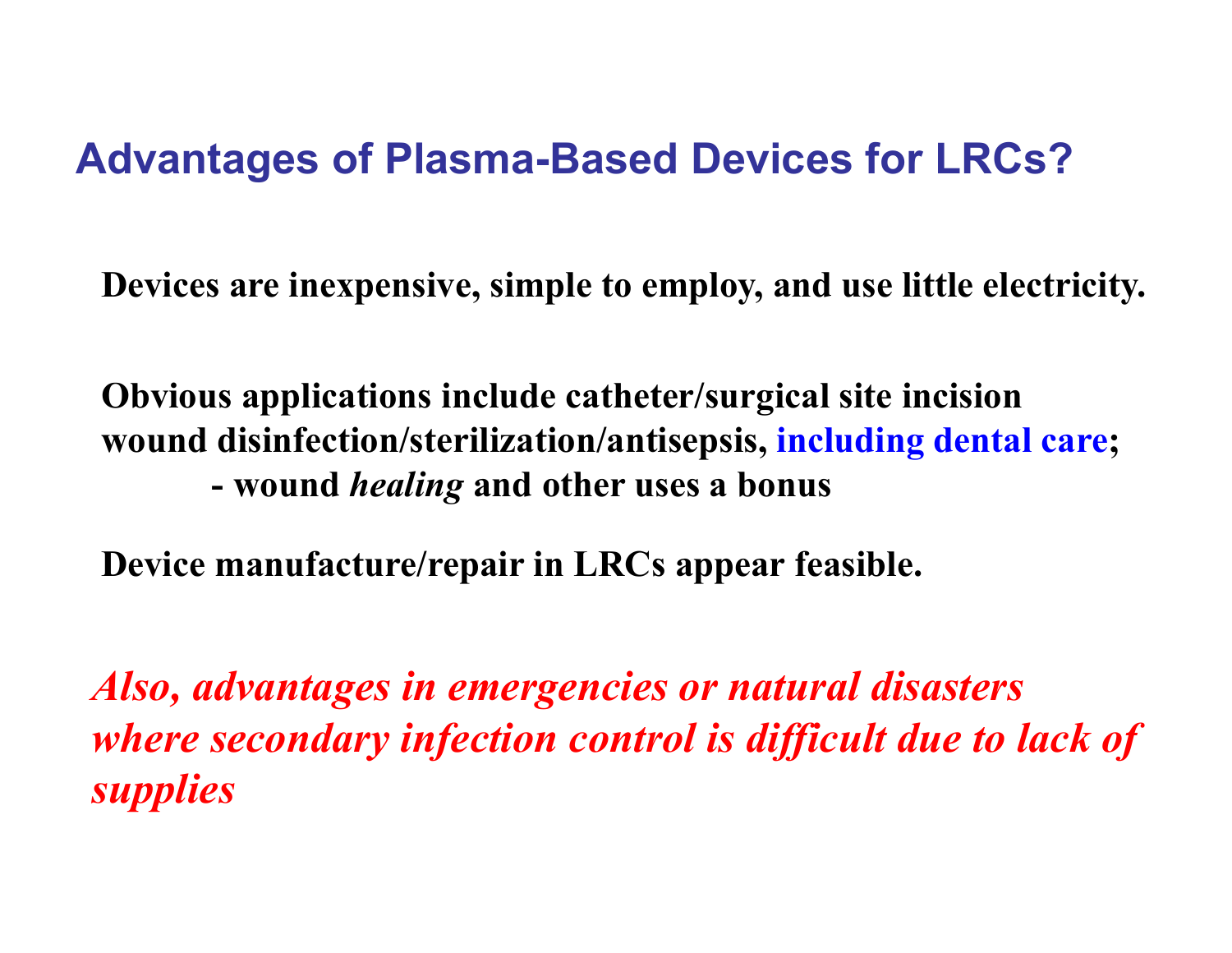### **Air Plasma for Catheter/SS Wound Antisepsis in LRCs**

**Antisepsis (cleaning skin) needed for catheter insertion and surgical site preparation, among others.** 

**Conventional supplies: alcohol, povidone-iodine, chlorhexidine.** 

**Likely advantages of plasma?** 

- **speed of antisepsis**
- **cost**
- **no need for stored supplies; need 'only' electricity**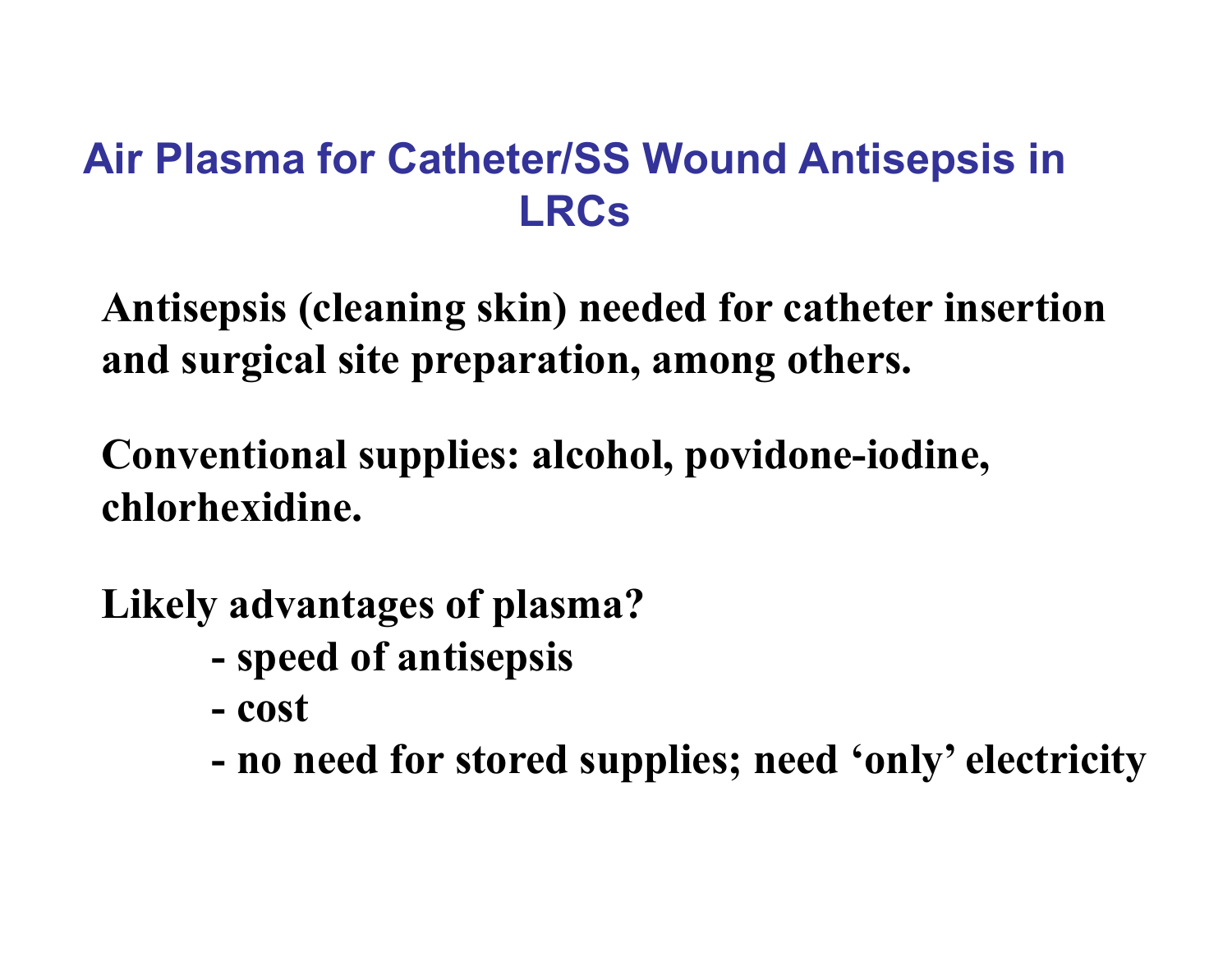# **Air Plasma for Antisepsis: Speed**

**Morfill et al (2009) report 2-5 sec exposure leads to 105 bacterial reduction** *in vitro***; indirect plasma ('HandPlaster').** 

**Fridman et al (2009) report similar high rates with direct plasma FE-DBD.** 

**(with minimal or no short-term skin damage.)** 

#### **But…**

- **a. How do these results translate into** *skin antisepsis***?**
- **a. How does this compare to** *conventional skin antisepsis***?**

*Maybe the proper question is: How well does the plasma protect against catheter and surgical site infections?*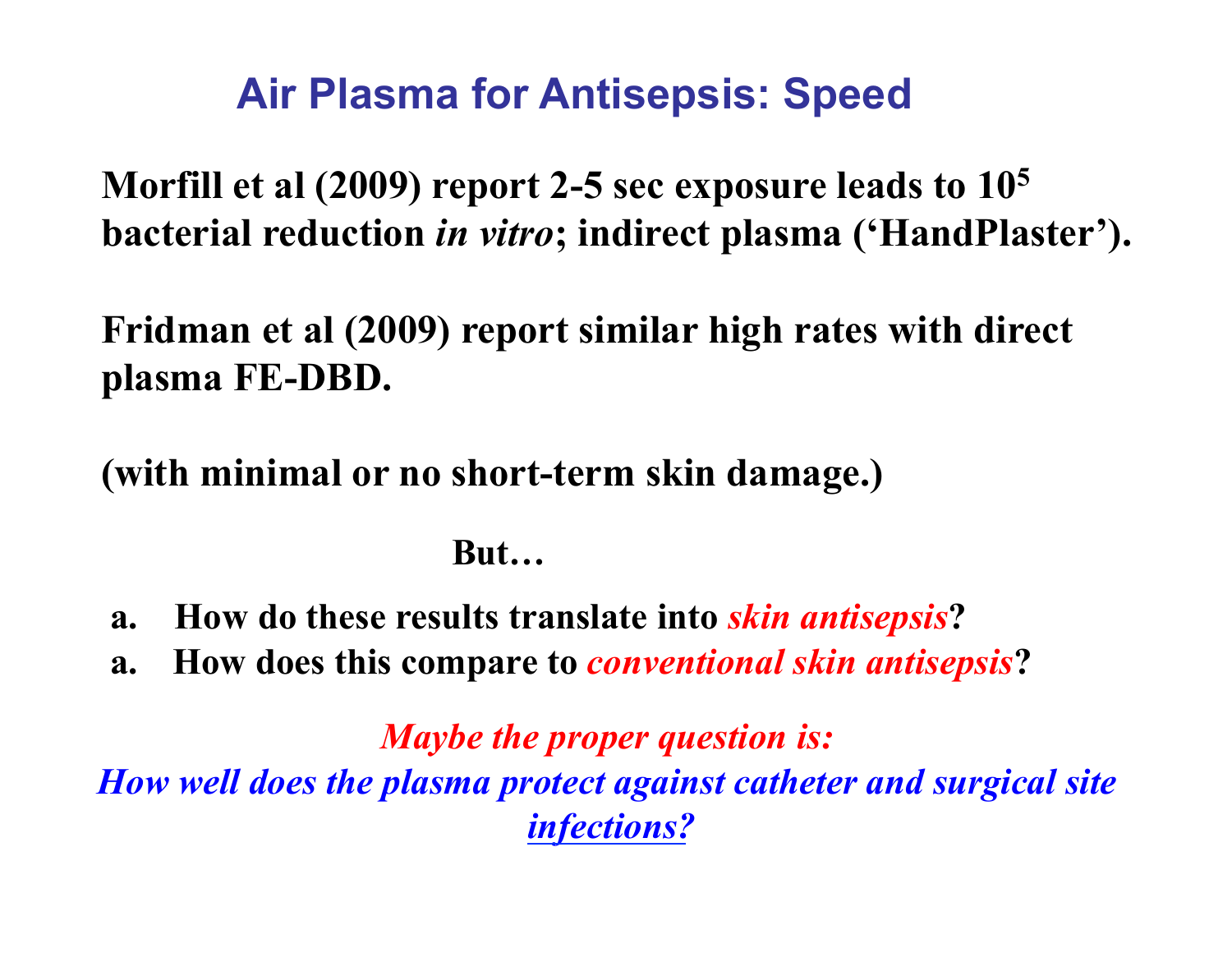#### **Conventional Antisepsis: Hand Cleaning**  *Pittet and Boyse, The Lancet,: Infectious Disease, 2001*



Time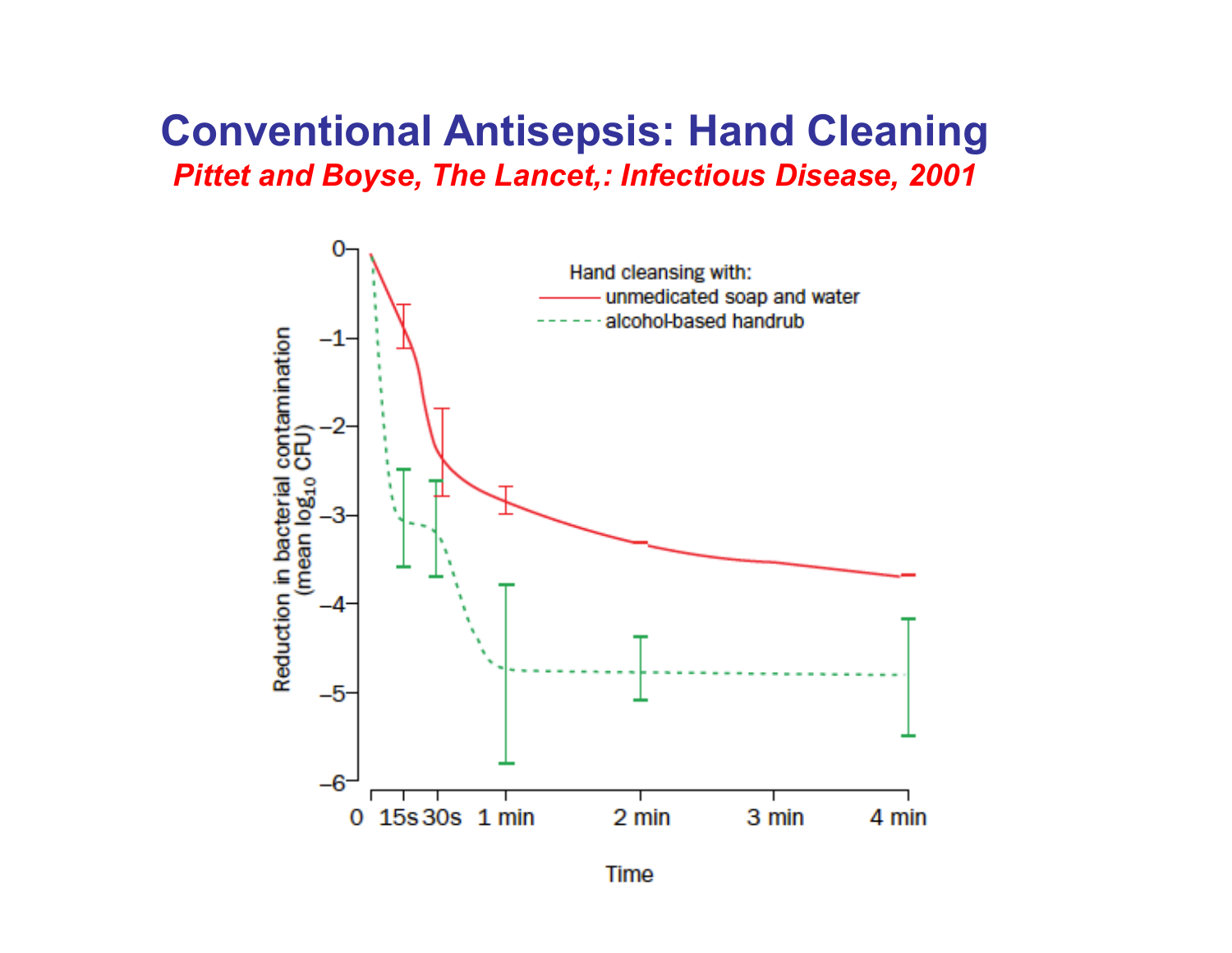# **Conventional Skin Antisepsis, II**

**M. Reichel et al, Antimicrobial Agents and Chemotherapy (2009)** 

- Wiping skin with swab (3 times), 89.5% alcohol/ water.
- Reductions on forehead: best results from npropanol.
- Swab-tested reductions:
- $\sim$  10<sup>1.8</sup> (2 min);  $\sim$  10<sup>2.1</sup> (3 min);  $\sim$  10<sup>2.4</sup> (4 min)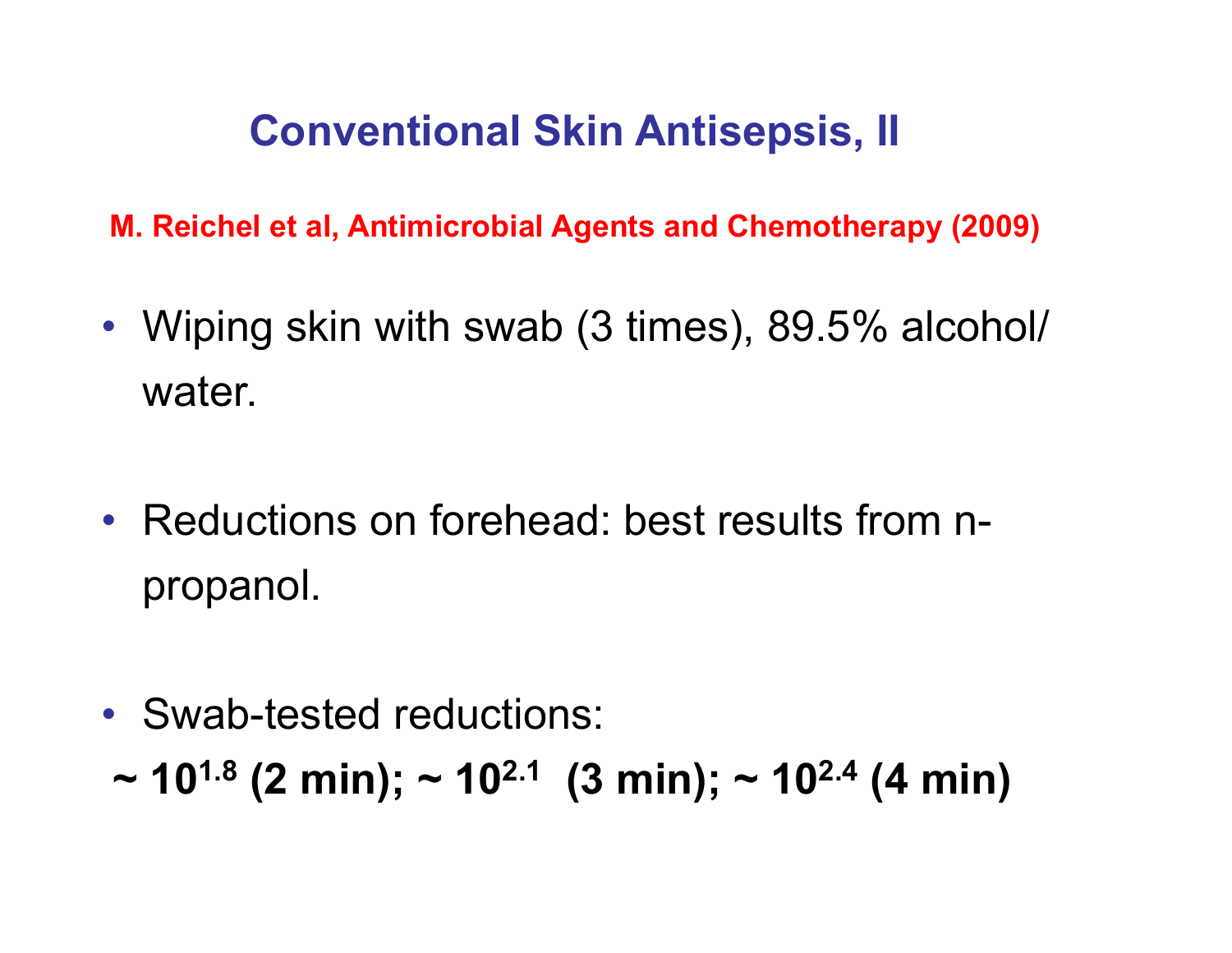#### **Conventional Skin Antisepsis: Cost**

**In developed world, chlorhexidine for skin antisepsis:** 

 **~ \$1 per catheter site preparation ~ \$10 per surgical site preparation** 

**In developing world, costs appear much lower:** 

 **~ \$0.03/application for pre-delivery vaginal antisepsis/baby cleaning (Egypt, 2005)**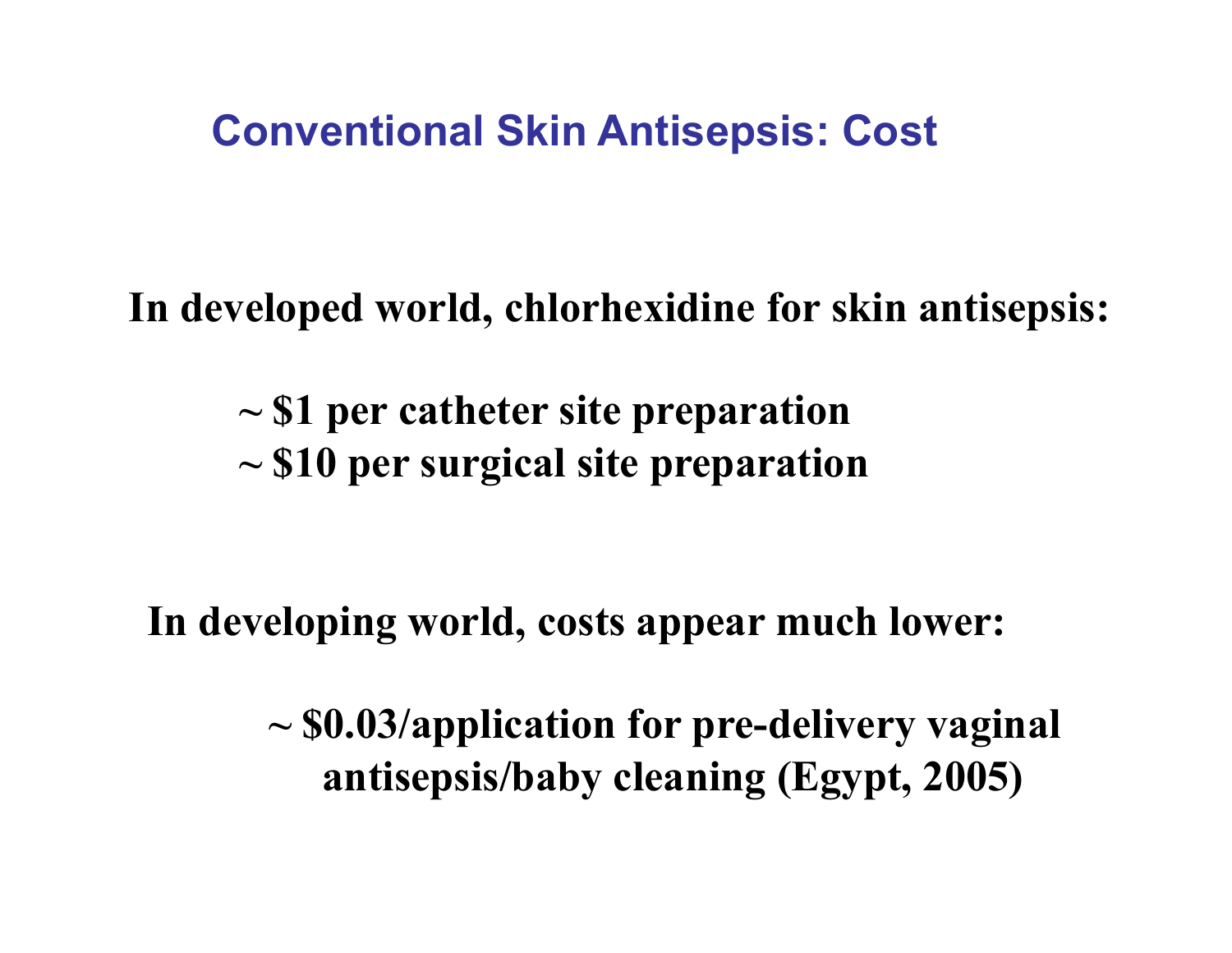#### **Advantages of Plasma-Based Devices for LRCs?**

**1. Speed of operation may be advantage for plasma** 

 **-** *must be proven to reduce infections under realistic conditions* 

**2. Cost will depend on device manufacture/operating cost** 

*But real advantage may come thanks to freedom from need for supplies (except electricity and air)….* 

*…as suggested by Rick Satava yesterday!*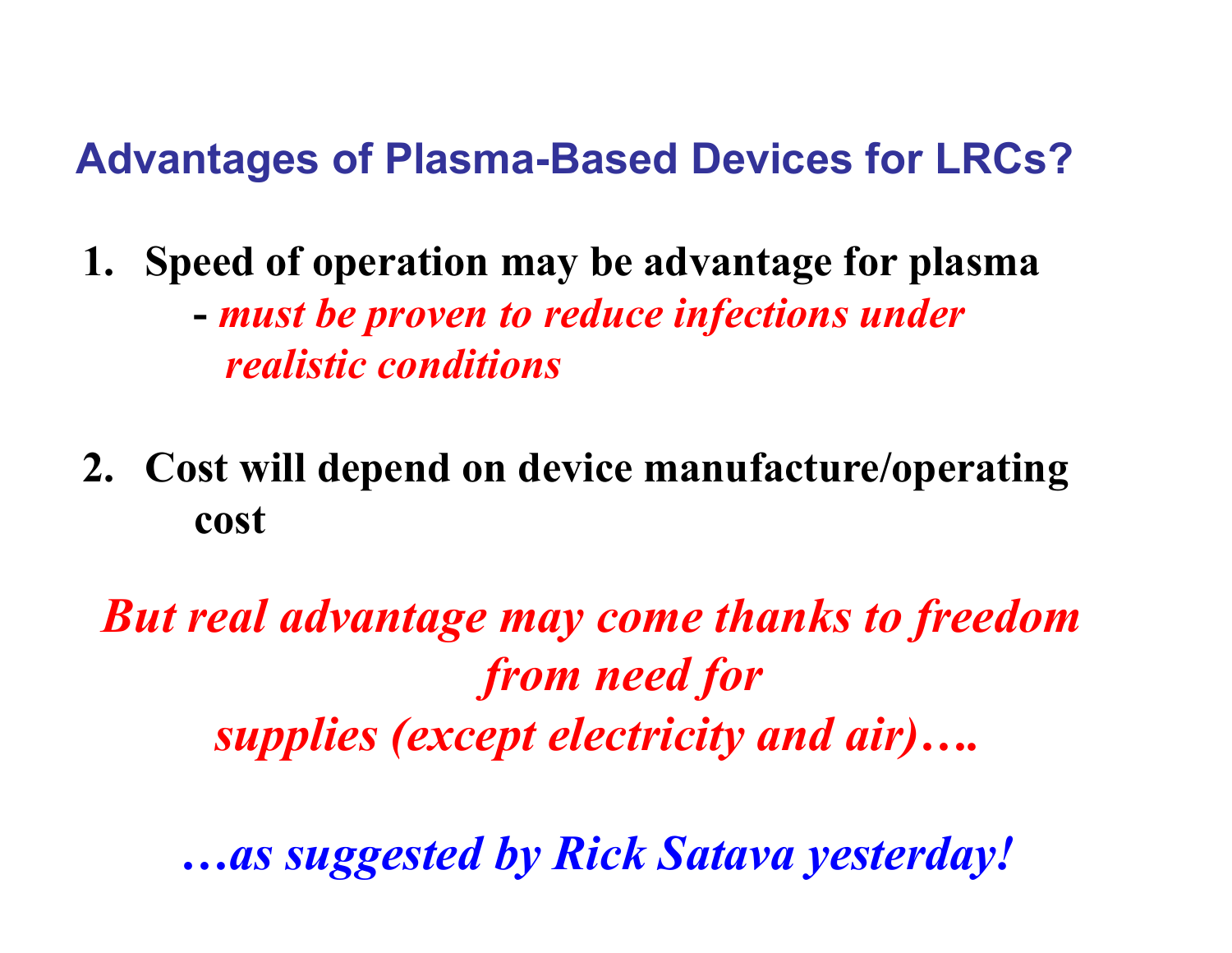#### **Challenges for Plasma-Based Device Economics?**

- **1. Battery-powered (re-chargeable) device economics improves with more efficient power supply (replace batteries less often)**
- **2. How to deal with regulatory issues? FDA or …?**
- **3. How to promote technology and train medical personnel to use it?**
- **4. How to establish** *LOCAL* **manufacturing and repair capability?**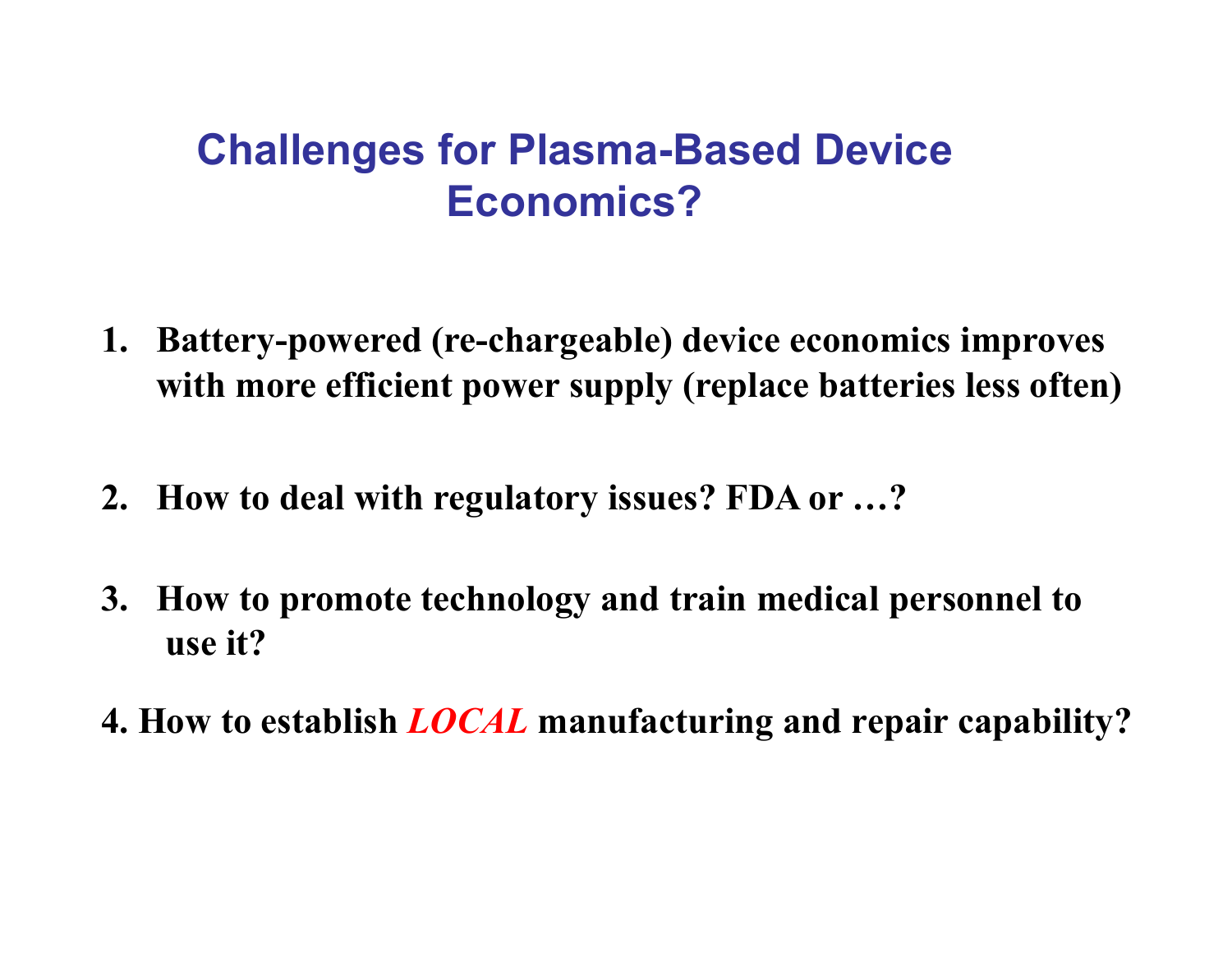### **\*Concluding Remarks\***

- -**Infectious disease remains a major worldwide threat and various factors suggest it will grow with time**
- **Hospital-acquired infections are particularly dangerous with rise in antimicrobial resistance with few new antimicrobials being developed**
- **Suggest need** *for new field of infection control science and engineering* **– including plasma-assisted technologies, perhaps analogous to other plasma-related fields such as semiconductor processing that have used plasma–assisted technologies**